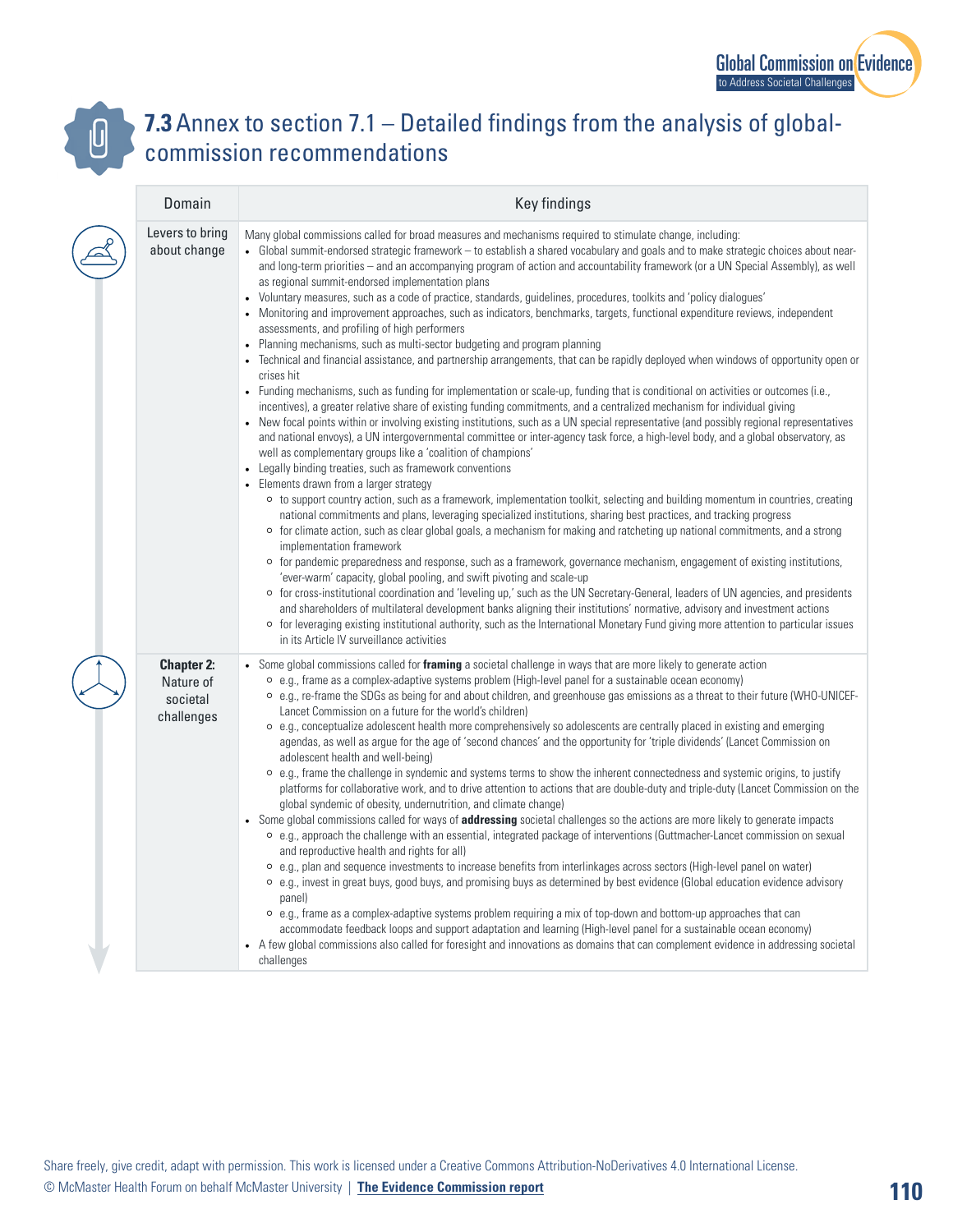## **Chapter 3:**  Decisions and decisionmakers: Demand for

evidence

• Many global commission recommendations called for **government policymakers** to use specific policy instruments to address a societal challenge, although typically they were silent about how policymakers can or should use evidence in selecting or applying these policy instruments

- ⚪ e.g., information and education instruments, such as public reporting on progress and about impacts on health and the environmental (Global ocean commission) and on equity (e.g., Global commission on adaptation), as well as education to build various types of literacy (e.g., High level panel of experts on food security and nutrition) and digital platforms to deliver the education or campaigns (WHO independent high-level commission on noncommunicable diseases)
- ⚪ e.g., voluntary instruments, such as frameworks, guidelines (e.g., Global task force on cholera control), toolkits, partnerships with specialized institutions, and networks
- ⚪ e.g., economic instruments such as public expenditure, contracts, externality pricing and true-cost accounting (Food and land use coalition)
- ⚪ e.g., legal instruments, such as regulations to address standards (Global commission on the economy and climate), procurement (Global commission on internet governance), and disclosures of conflicts of interest and other factors (High level panel on access to medicines)
- Some global commission recommendations called for government policymakers to make use of specific structures and processes, although again typically they were silent about how policymakers can or should use evidence in selecting or applying these policy instruments
	- ⚪ e.g., cross-sectoral decision-making mechanisms (Global commission for urgent action on energy efficiency) and initiatives to support policy coherence (Global commission on the future of work)
	- ⚪ e.g., participatory policymaking processes (3-D Commission on health determinants, data, and decision-making)
	- ⚪ e.g., independent audit and ombudsman offices (Lancet Commission on the global syndemic of obesity, undernutrition, and climate change)
	- ⚪ e.g., national plans
- Fewer global commissions called for **organizational leaders** especially business leaders to use specific approaches to address a societal challenge, and when they did they were again typically silent about how leaders can or should use evidence in selecting or applying these approaches
	- ⚪ e.g., commitment to principles such as the UN Global Compact principles and UN Guiding Principles on Business and Human Rights (Business and sustainable development commission) and the expanded environmental, social and corporate governance (ESG) principles (Global high level panel on water and peace)
	- ⚪ e.g., use of innovative financial tools, such as externality pricing (i.e., pricing that reflects environmental and social externalities), blended-finance tools to support SDG investments (i.e., rewarding the achievement of environmental and social impacts alongside financial returns), sustainability-linked debt (i.e., pricing contingent on achievement of sustainability targets), and paying for environmental protection (payments for services that protect and manage nature) (Business and sustainable development commission), as well as public-private partnerships to lower the risk of investing (High level panel on internal displacement)
	- ⚪ e.g., harnessing internal mechanisms, such as self-audits, setting hiring targets, and providing incentives to managers through performance reviews and compensation tied to targets (High level panel on women's economic empowerment)
- One global commission called for an expectation that organizational leaders will "support sound science and make use of the results in setting science-based targets in their sector roadmaps" (Business and sustainable development commission)
- Few global commissions called for **professionals** to address societal challenges independently of their role in governments and organizations, although one called on professionals to promote evidence-based approaches (Global commission on drug policy)
- Few global commissions called for **citizens** to play a more active role in addressing societal challenges
	- ⚪ e.g., inform themselves on their rights and entitlements, communicate their needs and preferences to service providers, and have both health and data literacy (Lancet Commission on high-quality health systems in the SDG era)
	- ⚪ e.g., encourage fellow citizens acting as opinion leaders to play their role responsibly, and hold decision-makers to account (Global commission on drug policy)
	- ⚪ e.g., develop the capacity to engage in policymaking (Global high level panel on water and peace)
- A few global commissions noted the roles that others can play in supporting citizens, including journalists (High level panel on internal displacement) and professionals like teachers, police officers, community workers, and health professionals (Lancet Commission on adolescent health and wellbeing)
- One global commission called for citizens to "press for greater social accountability through citizen report cards, community monitoring, social audits, participatory budgeting, citizen charters, and health committees" (Lancet Commission on high-quality health systems in the SDG era)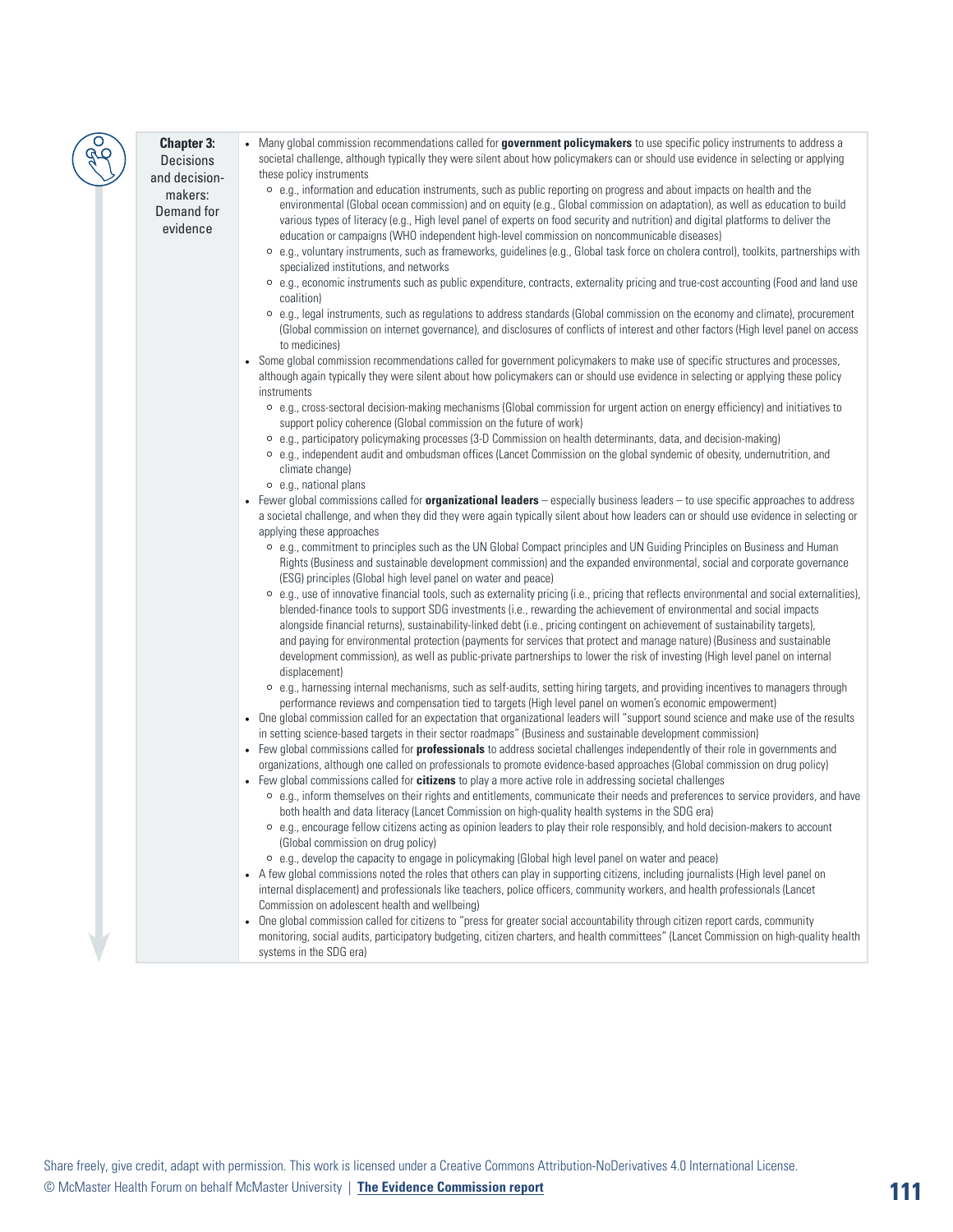## **Chapter 4:** Studies, syntheses and guidelines: Supply of

evidence

- Many global-commission recommendations called for increasing data collection and sharing, which are a foundation for **data analytics** as a form of evidence, but:
	- ⚪ gave little attention to the problem of parsimony in what's collected, the quality of the data and data analytics, and timeliness in sharing (with an exception in the Lancet Commission on high-quality health systems in the SDG era)
	- ⚪ appeared to assume that robust data analytics will be undertaken and then presented in ways that can inform decision-making and support accountability, including by being attentive to equity considerations
	- ⚪ didn't clarify the types of questions that data analytics can best answer or the forms of evidence that can answer the other types of questions needed to make decisions
- Some of these global-commission recommendations called for specific actions related to increasing data collection and sharing, and to balancing the benefits and harms of using artificial intelligence (although not necessarily in the context of data analytics)
	- ⚪ e.g., harmonizing metrics, establishing monitoring systems, and sharing open-access data (Global commission on adaptation) ⚪ e.g., establishing a global data-sharing platform (Global ocean commission and Global zero) and a global observatory that can
		- support cross-national comparisons (High-level panel of experts on food security and nutrition and UCL–Lancet Commission on migration and health)
	- ⚪ e.g., regulating artificial intelligence (Global commission on the future of work) and ensuring it is designed in ways that enable actions to be explained and humans to be accountable for these actions (High-level panel on digital cooperation)
- When other forms of evidence were addressed, recommendations tended to call for increasing the flow of **new evidence**, such as new evaluations (G20 high-level independent panel on financing the global commons for pandemic preparedness and response), and not to call for
	- ⚪ improving the signal-to-noise ratio in the flow of such evidence
	- ⚪ better using the stock of existing evidence
	- ⚪ combining multiple forms of evidence
- Some global commissions called for **evaluations**
	- ⚪ e.g., evaluating what works (Education commission; Global commission on adaptation; WHO-UNICEF-Lancet Commission on a future for the world's children; Lancet Commission on high-quality health systems in the SDG era; Lancet Commission on adolescent health and well-being; and Lancet Commission on women and cardiovascular disease)
	- ⚪ e.g., evaluating impacts across multiple domains (e.g., health, economic and environmental impacts) and time horizons (3-D Commission on health determinants, data, and decision-making)
	- ⚪ e.g., pre-approving trial designs in preparation for health emergencies (Commission on a global health risk framework for the future) and having regional capacity for trials (Independent panel for pandemic preparedness and response)
	- ⚪ e.g., evaluating products such as vaccines, diagnostics and therapeutics (Global health crises task force), albeit not the systemarrangements and implementation strategies that can get the right products to the people who need them
- Few global commissions called for **behavioural/implementation research**
	- ⚪ e.g., leveraging behavioural insights and behavioural economics (Global commission for urgent action on energy efficiency; Global commission on the economy and climate)
	- ⚪ e.g., using campaigns and other strategies to change behaviours such as food labeling (Champions 12.3), albeit with no explicit mention of the need for behavioural / implementation research
- Even fewer global commissions called for other forms of evidence, such as:
	- ⚪ **modeling** (Champions 12.3 and Lancet Commission on the global syndemic of obesity, undernutrition, and climate change)
	- ⚪ **qualitative insights**, in this case social-sciences research to support community engagement (Global health crises task force) ⚪ **evidence syntheses**, in this case about great buys, good buys, and promising but limited evidence (Global education evidence
	- advisory panel)
	- ⚪ **guidelines**, in this case evidence-based guidelines about the 'scheduling' of (illicit) drugs (Global commission on drug policy)
- One global commission called for the use of many forms of evidence (High-level panel of experts on food security and nutrition), while another called for mandatory publication of study protocols and findings, and mandatory sharing of anonymized individual patient data (High-level panel on access to medicines)